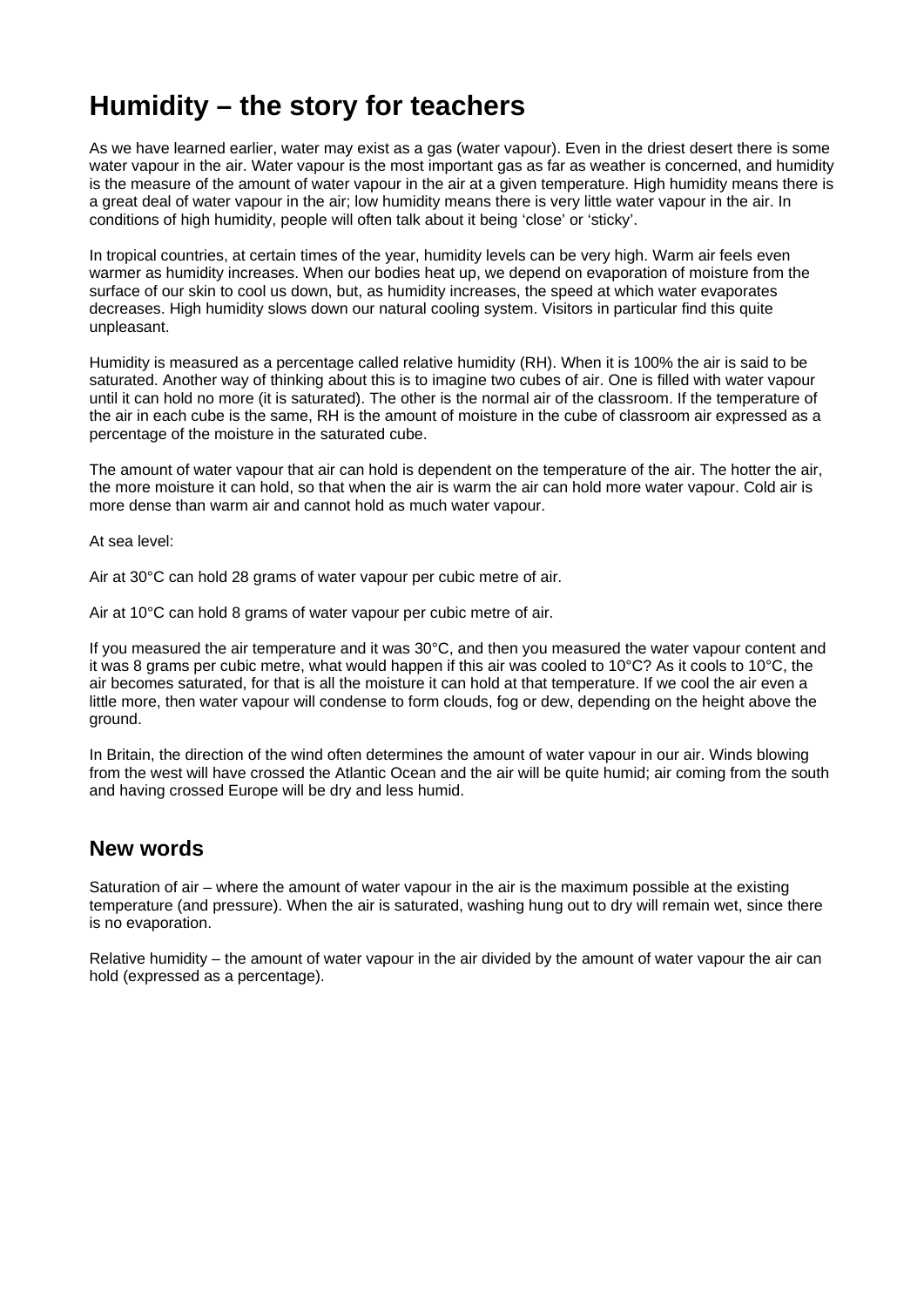# **Humidity – upper primary**

By using a range of materials and activities, we aim to focus on these outcomes and targets:

## **Pupil Learning Outcomes**

- Humidity is a measure of the amount of moisture (water vapour) in the air.
- You cannot see, smell or feel water vapour.
- Warm air can hold more water vapour than cold air.
- The amount of water vapour in the air can be measured by working out its relative humidity.
- Air with no water vapour has 0% relative humidity.
- Air fully saturated with water vapour has 100% relative humidity.

## **Scotland: 5–14 Environmental Studies**

#### **People and place: the physical environment**

- Level C: describe some main types of weather and climate in the world and ways in which people adapt to them.
- Level D: describe how extremes of weather and climate can disastrously affect people and places.
- Level E: describe and explain simply the main weather and climate patterns in Britain and the wider world, including extremes, and explain the effects on ways of life.

#### **People and place: using maps**

• Level D: describe the main features of a range of maps at different scales, e.g. climate maps.

#### **Earth and space: materials from earth**

• Level C: describe the differences between solids, liquids and gases.

#### **Skills in social subjects – enquiry**

- Level D: select and use known enquiry methods and/or equipment to access, select and record relevant information from a variety of straightforward sources.
- Level D: select techniques to process/classify information in a variety of ways.

#### **Skills in science – investigating**

• Level C: select and use appropriate measurement devices or make appropriate observations.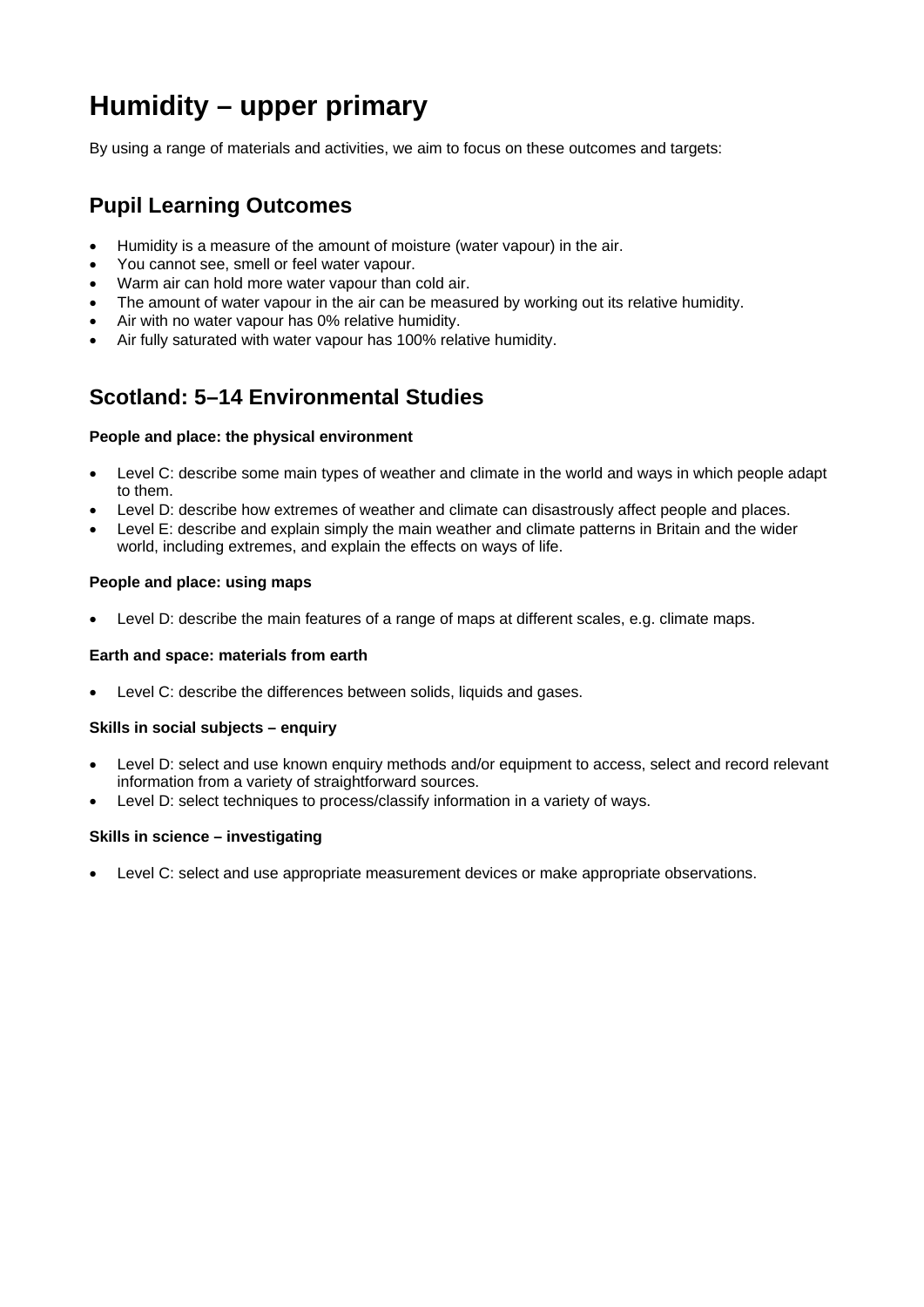## **England and Wales National Curriculum**

#### *Geography*

#### **Key Stage 2**

- 1b: collect and record evidence
- 2a: use appropriate geographical vocabulary
- 2b: use appropriate fieldwork techniques
- 2c: use atlases and globes, and maps and plans at a range of scales
- 2d: use secondary sources of information
- 3a: identify and describe what places are like
- 3d: explain why places are like they are
- 7b: study a range of places and environments in different parts of the world

## **WALT**

#### **We are learning to …**

Understand what humidity is and how we can measure it.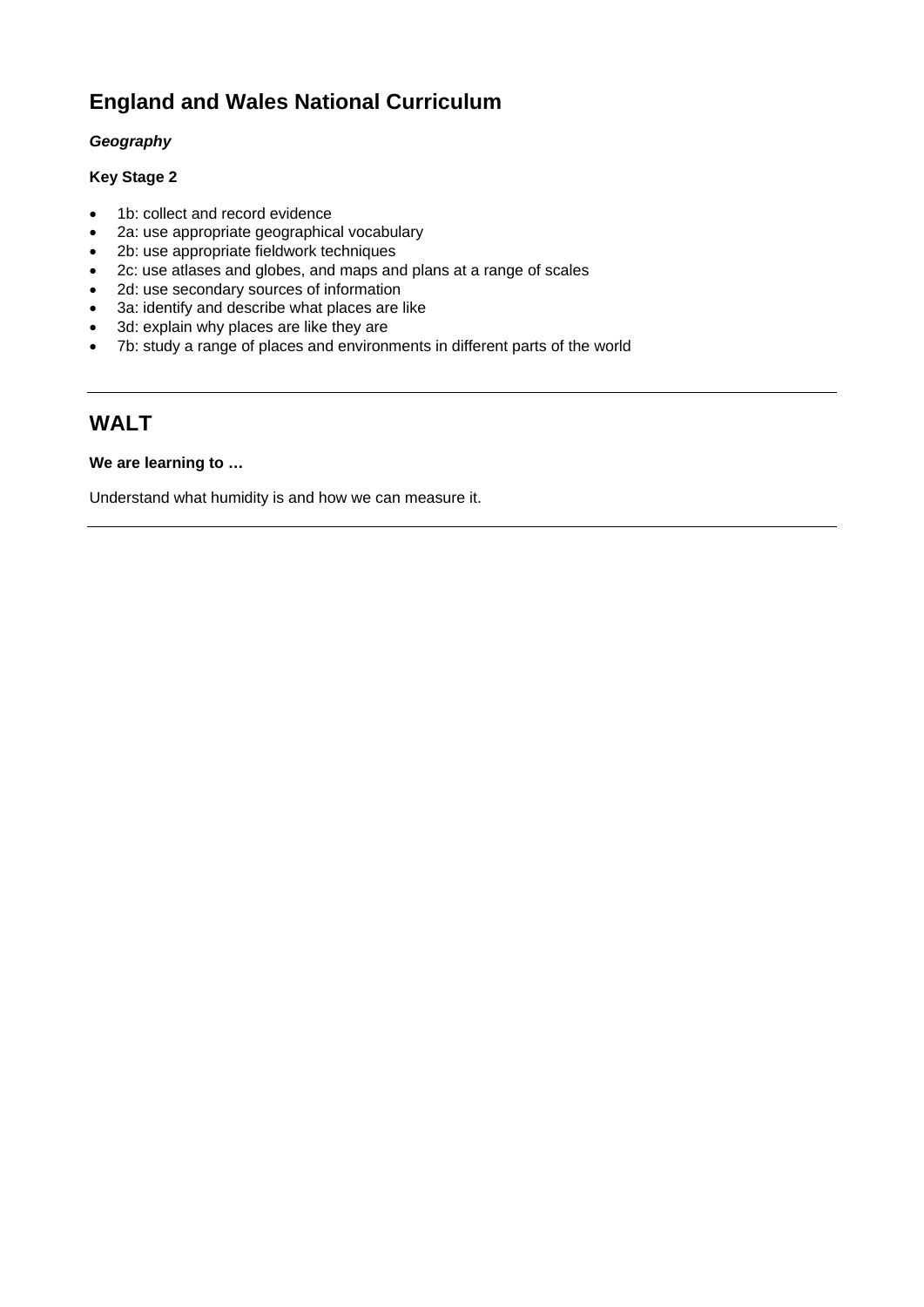## **Phase 1 Overview**

#### **Establish the children's prior knowledge:**

- What is water vapour?
- Where does it come from?
- What is humidity?

## **Phase 2 Input**

Revise the water cycle. Explain humidity to the children, using the material from 'The story for teachers'. Perhaps the children can talk about places they have been to on holiday and describe their own experiences of humid climates. Tell the children that a hygrometer is used to measure air humidity. You can show them the photographs of hygrometers from the resources sheet (resources download)

### **Phase 3 Process**

#### *Make a wet and dry bulb hygrometer*

#### **What you need:**

- an A4 piece of card
- two thermometers
- water
- a small piece of muslin (cotton bandages also work well)
- a cup
- sticky tape
- a pile of textbooks

Fold the card as shown below:



Now fold it into a triangular prism and fasten it with sticky tape.

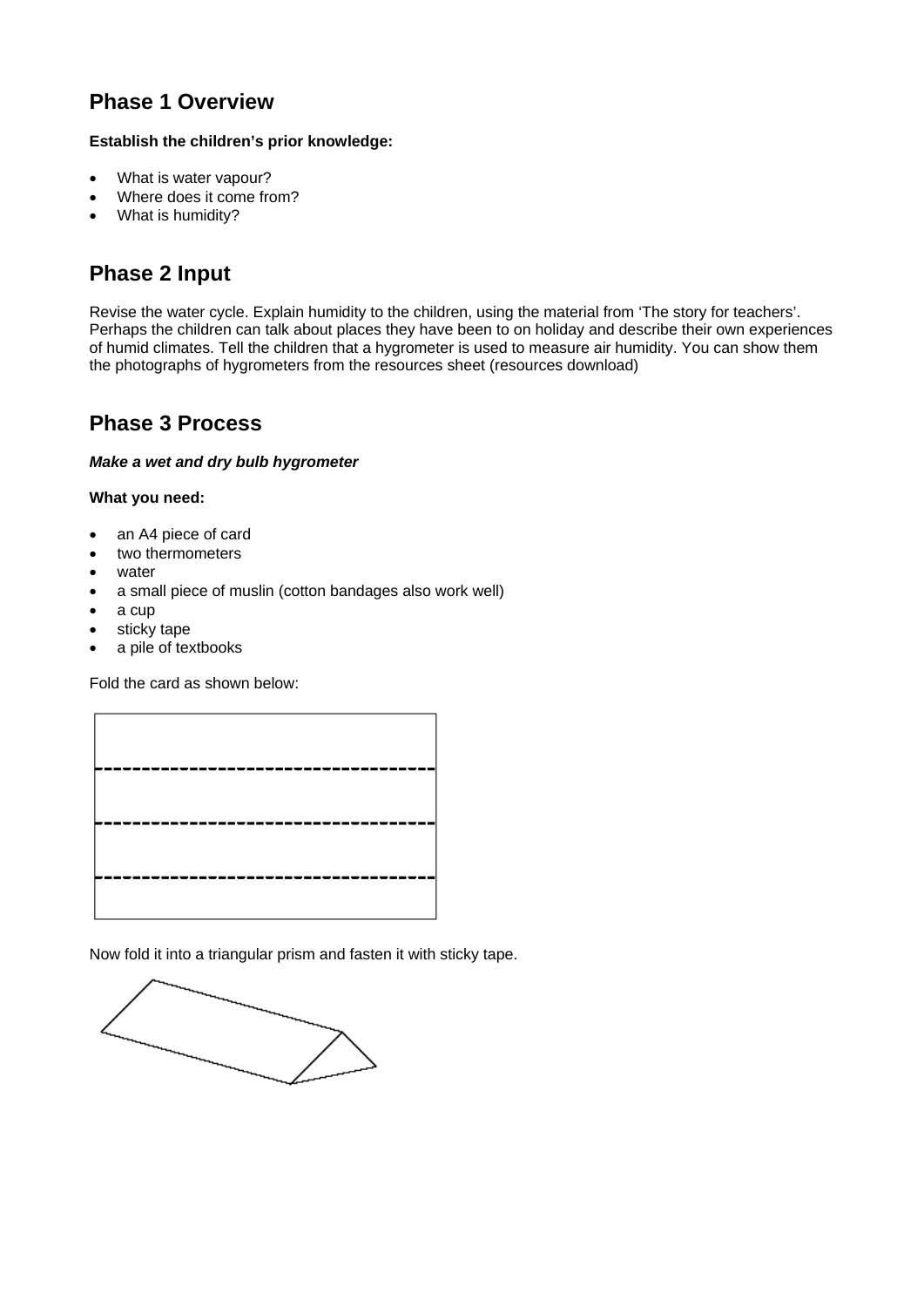Now attach the two thermometers to one of the sloping sides of the prism, one at each end of the prism.



Put the prism on a stack of textbooks so that one of the thermometers can be placed inside the upper part of a cup. Half-fill the cup with water and position it beneath one of the thermometers. Wrap the muslin around the bulb of the thermometer and have the rest dangling in the water. After 10 minutes, take the readings of both thermometers and use this table to work out the relative humidity.

| Dry bulb            | <b>Wet bulb</b> | Wet bulb       | <b>Wet bulb</b> | Wet bulb       | <b>Wet bulb</b> |
|---------------------|-----------------|----------------|-----------------|----------------|-----------------|
| <b>Current temp</b> | 1 degree less   | 2 degrees less | 3 degrees less  | 4 degrees less | 5 degrees less  |
| $0.0^{\circ}$ C     | 82%             | 65%            | 47%             | 31%            | 15%             |
| $2.5^{\circ}$ C     | 84%             | 68%            | 53%             | 38%            | 24%             |
| $5.0^{\circ}$ C     | 86%             | 71%            | 58%             | 45%            | 32%             |
| $7.5^{\circ}$ C     | 87%             | 74%            | 62%             | 50%            | 38%             |
| 10.0°C              | 88%             | 76%            | 65%             | 54%            | 44%             |
| 12.5°C              | 89%             | 78%            | 68%             | 58%            | 48%             |
| 15.0°C              | 90%             | 80%            | 70%             | 61%            | 52%             |
| 17.5°C              | 90%             | 81%            | 72%             | 64%            | 55%             |
| 20.0°C              | 91%             | 82%            | 74%             | 66%            | 58%             |
| 22.5°C              | 92%             | 83%            | 76%             | 68%            | 61%             |
| 25.0°C              | 92%             | 84%            | 77%             | 70%            | 63%             |
| 27.5°C              | 92%             | 85%            | 78%             | 71%            | 65%             |
| 30.0°C              | 93%             | 86%            | 79%             | 73%            | 67%             |
| 32.5°C              | 93%             | 86%            | 80%             | 74%            | 68%             |
| 35.0°C              | 93%             | 87%            | 81%             | 75%            | 69%             |
| 37.5°C              | 94%             | 87%            | 82%             | 76%            | 70%             |
| 40.0°C              | 94%             | 88%            | 82%             | 77%            | 72%             |

#### *Make a hair hygrometer*

Hair changes length depending on whether it is wet or dry. Therefore, it is affected by humidity. On more humid days, hair will lengthen.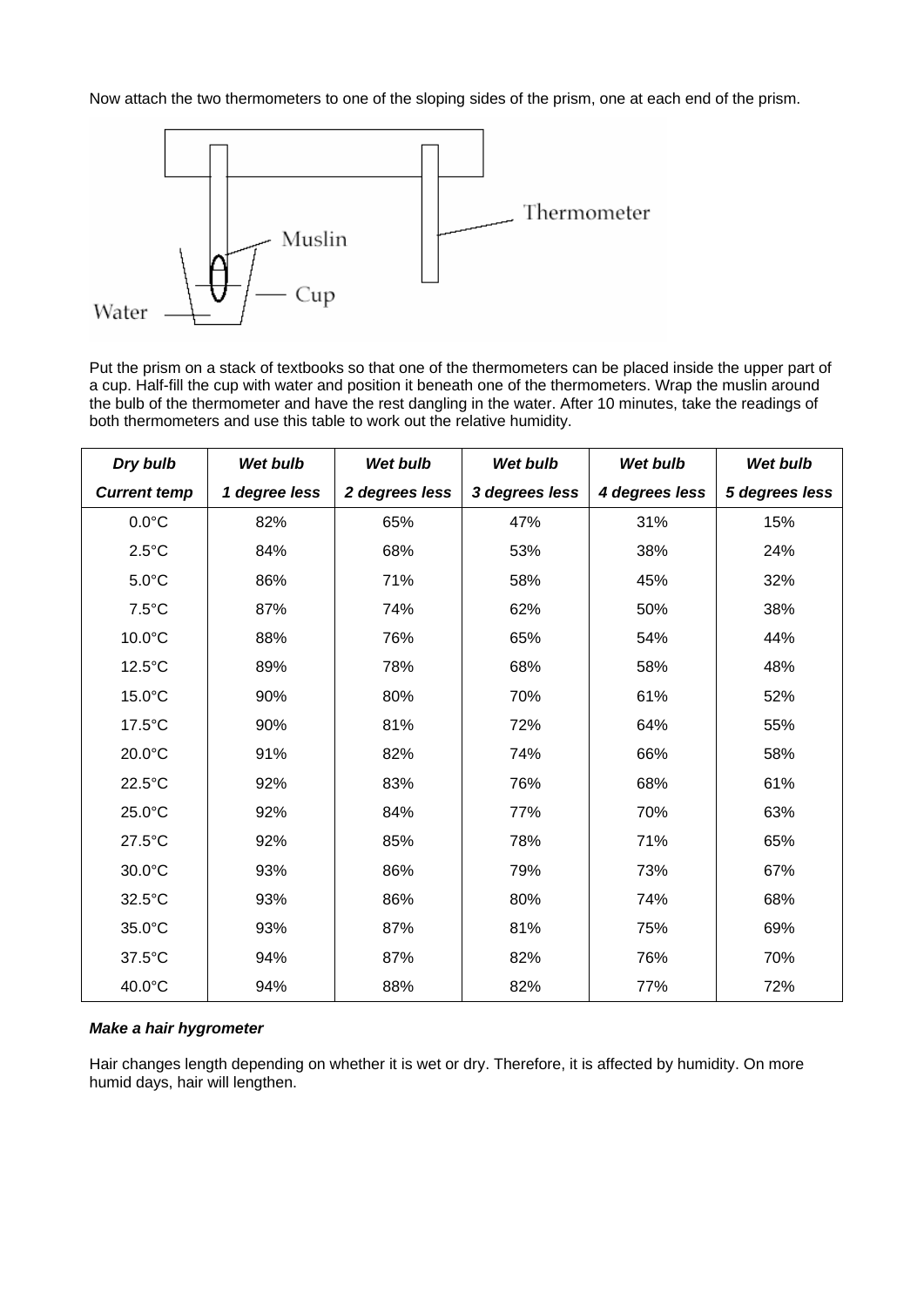Take a straight strand of hair. Pinch the hair between your thumbnail and the fleshy part of your forefinger. Pull the hair gently through. The hair should become curly. Demonstrate to the children that by wetting it again it will become straight.

#### **What you need:**

- a long strand of hair (30 cm)
- a ruler
- sticky tape

Attach the hair to the end of the ruler using some sticky tape. Position it so that the tip of the hair is at 0 mm. Measure the length of the hair to the nearest mm. Place the hair hygrometer next to the wet and dry bulb hygrometer and measure them at the same each day.

#### *Water vapour cooler*

When water vapour is cooled it turns into water droplets. The following experiment shows how to make water vapour condense into droplets.

#### **What you need:**

- a refrigerated can of juice
- a bowl of ice
- paper towels
- a fan
- water

Place the can of juice in the bowl of ice for at least 15 minutes. Remove it and dry it thoroughly. Leave it on a table in the room. Watch as beads of condensation form on the side of the can.

#### **Ask the pupils:**

- What has happened?
- Where is the water coming from?
- Why?

Explain to the children that the water on the outside of the can came from the water vapour in the surrounding air being cooled by the contents of the can.

The experiment can be repeated using a fan to blow air past the can.

#### **Ask the pupils:**

- Do they expect more or less condensation to occur?
- Why?

There should be less condensation on the can as the air is moving, which makes it harder for the air to cool down enough for it to condense.

#### *Seaweed*

Seaweed can be used as a humidity tester, as it absorbs the water in the air and can change from moist to crispy depending on the humidity. It is a better tester in a more humid climate such as Thailand, but it is worth mentioning to the children.